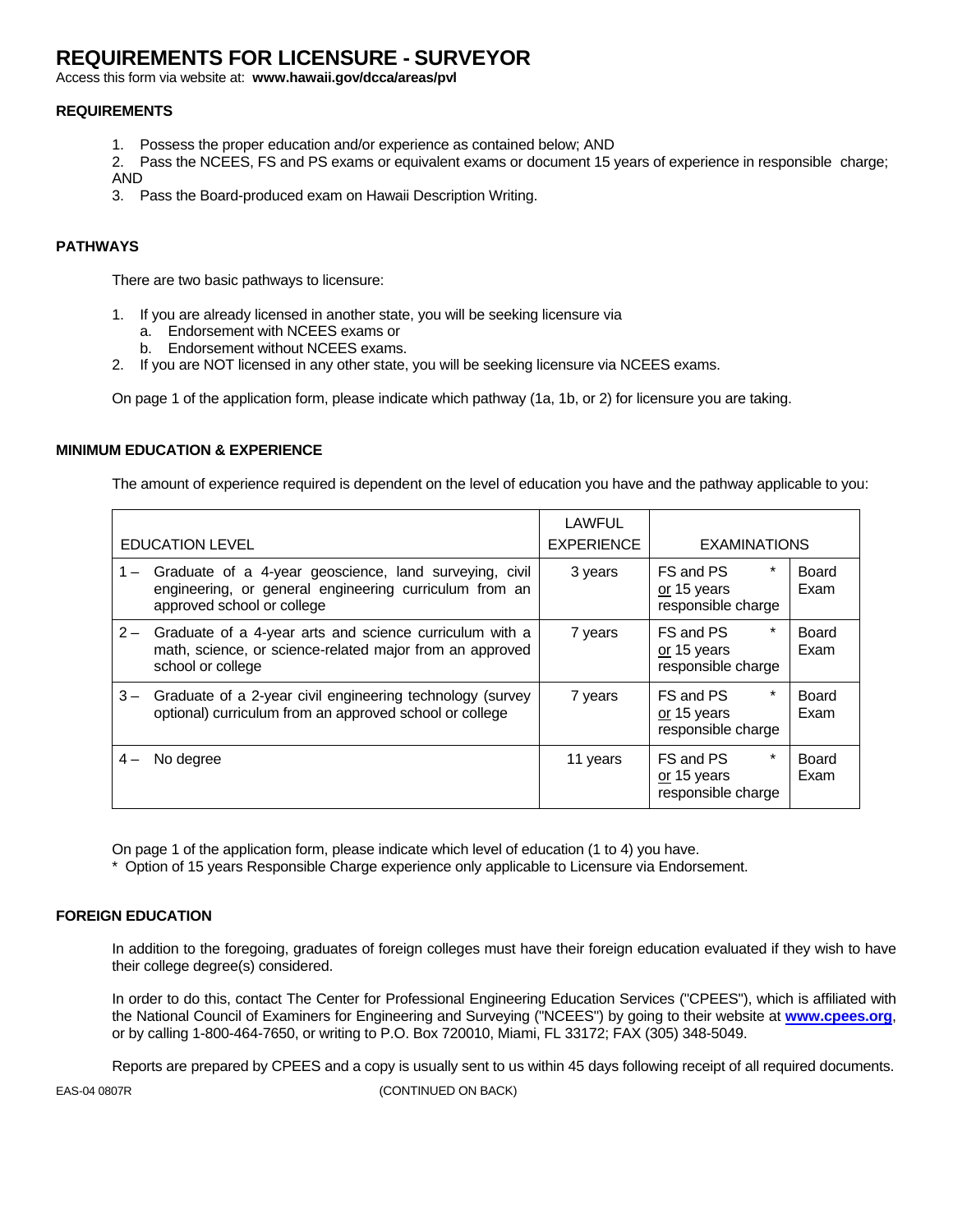#### **VERIFICATION OF EDUCATION AND EXPERIENCE**

Applicants are required to document his/her education and experience. You will need to document your experience in the record portion of the application. However, your level of education and pathway for licensure will dictate the type of additional verification you will need to submit. Refer to the listing below for ways to provide evidence of your experience:

- 1. NCEES Council Record.
- 2. Supervised experience: You must have the enclosed forms EAS-14, "Verification of Supervision", completed by your supervisor(s). If your supervisor is no longer available, contact your original state of licensure and have them submit copies of documentation on your experience directly to the Board.
	- **Note:** If you need to take the NCEES exams, the experience must have been gained by the filing deadline (January 10 or July 10).
- 3. Experience in responsible charge (for licensure via endorsement): You must have the enclosed form EAS-11(a) completed. Please note that experience in responsible charge will be credited in the ratio of 2:1 of the required lawful experience.
- 4. Combination of #2 and #3 above.

#### **EXAMINATION**

#### **Applicants for licensure via endorsement:**

Verification of your examination and exam scores must be accomplished. Send the "Verification of Exam/License", form S-1, to the state in which you were ORIGINALLY LICENSED BY EXAMINATION with the appropriate service fee, if any. Contact your state licensing agency for any charge. If more than one form is needed, in cases where the exams were taken in more than one state, please duplicate. Completion of this form will also serve to verify your out-of-state license.

If you wish to have the NCEES exams waived, you will need to complete the "Verification of Experience in Responsible Charge".

#### **Applicants for licensure via NCEES exam:**

Upon approval of your application, you will be mailed an approval notice. You must then register and pay exam fees **DIRECTLY** with NCEES to take the next scheduled exam by NCEES's filing deadline. To register for the exam, go to www.els-examreg.org OR call NCEES at 1-877-536-7729, Monday-Friday between 7:30 am – 5:00 pm Eastern Standard Time.

We will then inform the test administrator, the National Council of Examiners for Engineers and Surveyors, of your eligibility to take the FS and/or PS. The NCEES will send you an examination packet containing information on registration and cancellation deadlines and fees.

- 1. NCEES exams
	- a. Fundamental of Surveying (FS)\*
	- b. Principles and Practice of Surveying (PS)

The FS and PS exams are offered twice a year (April and October) on Oahu. Application filing deadline: January  $10<sup>th</sup>$  for April; July  $10<sup>th</sup>$  for October.

For your information: NCEES

P.O. Box 1686 Clemson, SC 29633-1686 Phone: (864) 654-6824 www.ncees.org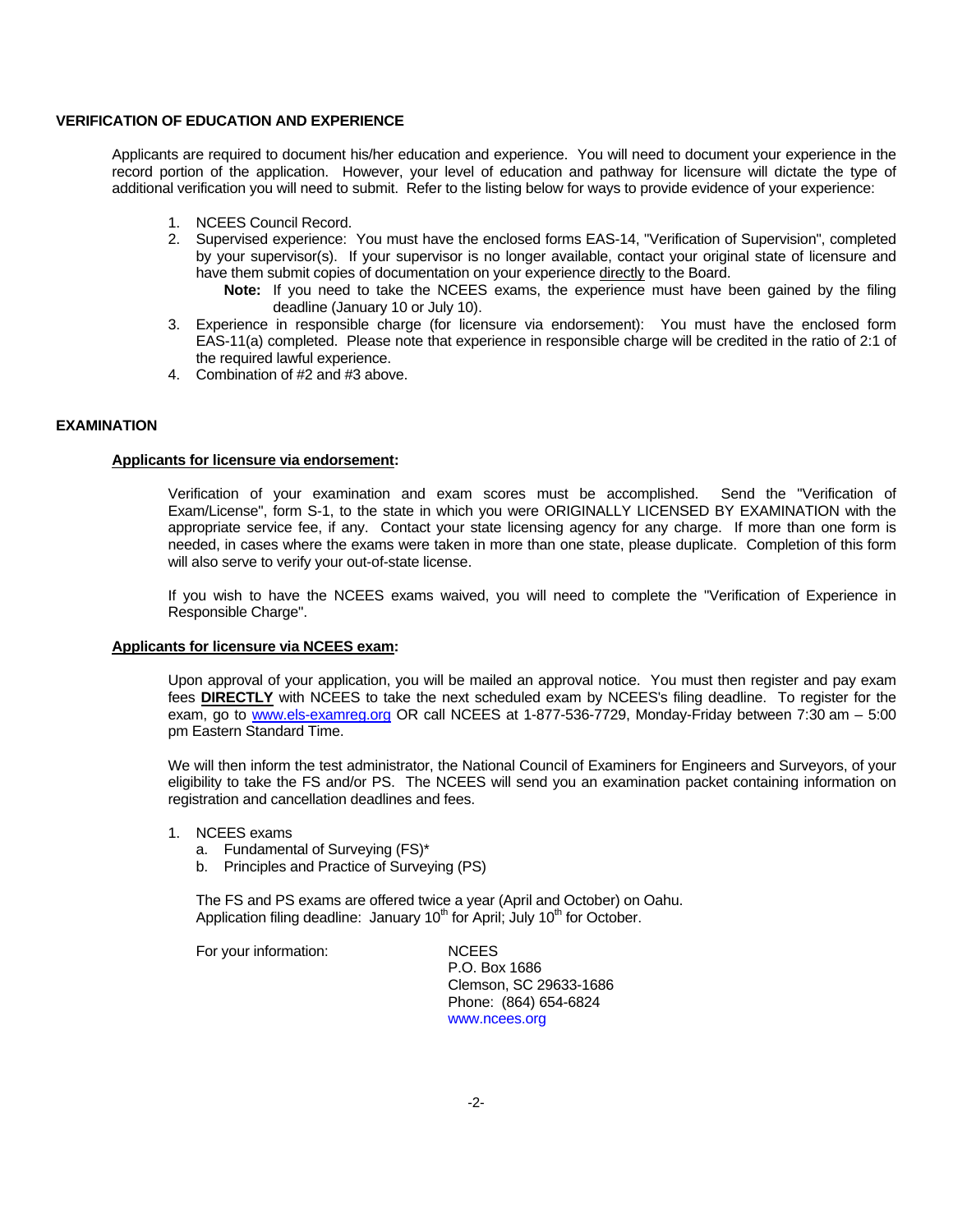\*Education level and experience to qualify to take the NCEES FS exam:

| <b>EDUCATION LEVEL</b>                                                                                                                                                                                               | <b>EXPERIENCE</b> |
|----------------------------------------------------------------------------------------------------------------------------------------------------------------------------------------------------------------------|-------------------|
| 1 - Be in the last year of a geoscience, land surveying, civil<br>engineering, or general engineering curriculum from an approved<br>school or college with graduation within 7 months of the date of<br>application | None              |
| 2 - Graduate of a 4-year geoscience, land surveying, civil engineering,<br>or general engineering curriculum from an approved school or<br>college                                                                   | None              |
| 3 – Graduate of a 4-year arts and science curriculum with a math,<br>science, or science-related major from an approved school or<br>college                                                                         | 5 years           |
| 4 - Graduate of a 2-year civil engineering technology (survey optional)<br>curriculum from an approved school or college                                                                                             | 5 years           |
| No degree                                                                                                                                                                                                            | 9 years           |

On page 1 of the application form, please indicate which level of education (1 to 5) you have.

### **The Board-produced Hawaii Description Writing Exam:**

The board-produced exam is offered twice a year (April and October) **on Oahu**. Application filing deadline: January  $10<sup>th</sup>$  for April; July  $10<sup>th</sup>$  for October. Cost: \$80 made payable to Commerce & Consumer Affairs.

If you are require special accommodations to sit for the licensure examination, please contact the Exam Branch immediately, but no later than the exam filing deadline, at (808) 586-2711 to obtain a Disability Certification Form that will need to be completed and returned to our office. No action will be taken to provide special testing accommodations until your exam application is complete and approved.

## **SUBMITTALS**

- 1. Complete the entire application; provide details of your experience in the "Experience Record" portion (keep in mind that "supervisor" refers to a licensed surveyor other than yourself); and
- 2. Provide a copy of all pertinent diplomas or official transcript(s) from an approved school or college; and
- 3. A non-refundable application fee of \$75 made payable to Commerce & Consumer Affairs; and
- 4. If applicable, the \$80 exam fee for the Hawaii Description Writing Exam.

Depending on your pathway and the examination you are applying for, the board will be awaiting submission of one or more of the following:

- 1. "Verification of Supervision" form completed by your supervisor(s) who is a licensed surveyor;
- 2. "Verification of Exam/License" form from another state board;
- 3. "Experience in Responsible Charge" form from a licensed surveyor; or
- 4. CPEES report if you are a graduate of a foreign college.
- or 5. NCEES Council Record.

This material can be made available for individuals with special needs. Please call the Licensing Branch Manager at (808) 586-3000 to submit your request.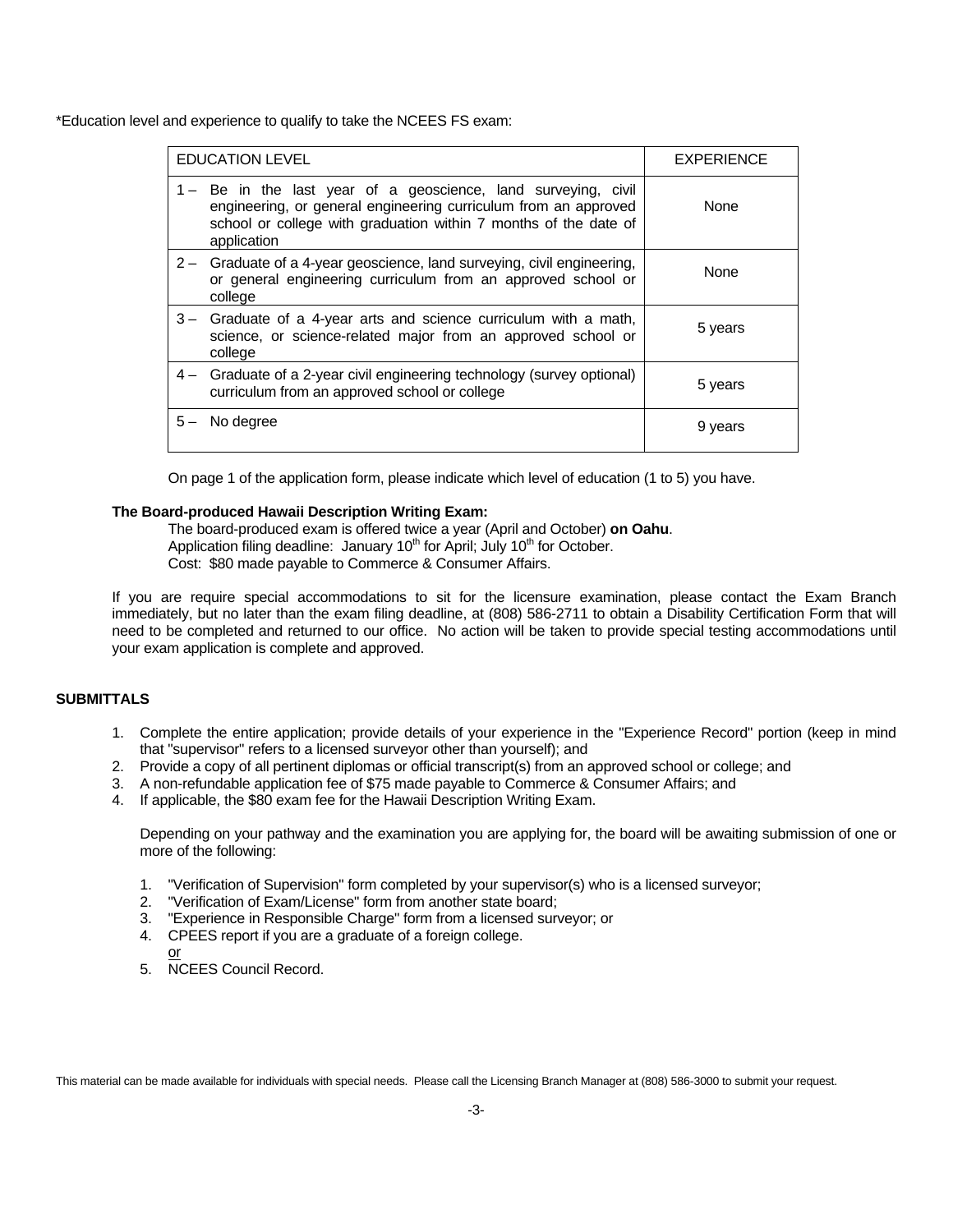## **INFORMATION & INSTRUCTIONS – SURVEYOR**

*Complete the attached form using a typewriter or print legibly in black ink. Answer all questions and sign and date the application form. Applications that lack supporting documents required for exam or licensure will not be considered. It is the applicant's responsibility to ensure that all documents are timely received.* 

#### **REQUIREMENTS**

Please read the requirements section carefully. Should you have a question or concern regarding the requirements, contact the Licensing Branch at (808) 586-3000.

Individuals from the neighbor islands can call the toll free access numbers:

| Kauai:  | 274-3141 ext. 3000       | Maui:    | 984-2400 ext. 3000       |
|---------|--------------------------|----------|--------------------------|
| Hawaii: | 974-4000 ext. 3000       | Molokai: | 1-800-468-4644 ext. 3000 |
| ∟anai:  | 1-800-468-4644 ext. 3000 |          |                          |

Information can also be obtained from the Professional & Vocational Licensing Division website: www.hawaii.gov/dcca/areas/pvl

#### **SOCIAL SECURITY NUMBER**

Your social security number is used to verify your identity for licensing purposes and for compliance with the below laws. For a license to be issued you must **provide your social security number or your application will be deemed deficient and will not be processed further**.

The following laws require that you furnish your social security number to our agency:

FEDERAL LAWS:

**42 U.S.C.A. §666(a)(13)** requires the social security number of any applicant for a professional license or occupational license be recorded on the application for license; and

If you are a licensed health care practitioner, **45 C.F.R., Part 61, Subpart B, §61.7** requires the social security number as part of the mandatory reporting we must do to the Healthcare Integrity and Protection Data Bank (HIPDB), of any final adverse licensing action against a licensed health care practitioner.

HAWAII REVISED STATUTES ("HRS"):

**§576D-13(j), HRS** requires the social security number of any applicant for a professional license or occupational license be recorded on the application for license; and

**§436B-10(4) HRS** which states that an applicant for license shall provide the applicant's social security number if the licensing authority is authorized by federal law to require the disclosure (and by the federal cites shown above, we are authorized to require the social security number).

#### **FEES**

Make check payable to: COMMERCE & CONSUMER AFFAIRS (unless otherwise noted).

**Note:** One of the numerous legal requirements that you must meet in order for your new license to be issued is the payment of fees as set forth in this application. You may be sent a license certificate before the payment you sent us for your required fees is honored by your bank. If your payment is dishonored, you will have failed to pay the required licensing fee and your license will not be valid, and you **may not** do business under that license. Also, a \$25.00 service charge shall be assessed for payments that are dishonored for any reason.

#### **RETURN OF REQUIRED ITEMS**

Mailing Address: Contract the Contract of Contract of Contract of Contract of Contract of Contract of Contract of Contract of Contract of Contract of Contract of Contract of Contract of Contract of Contract of Contract of

DCCA, PVL Licensing Branch **Honolulu HI 96813** P.O. Box 3469 Honolulu, HI 96801

Board of EASLA 335 Merchant Street, Room 301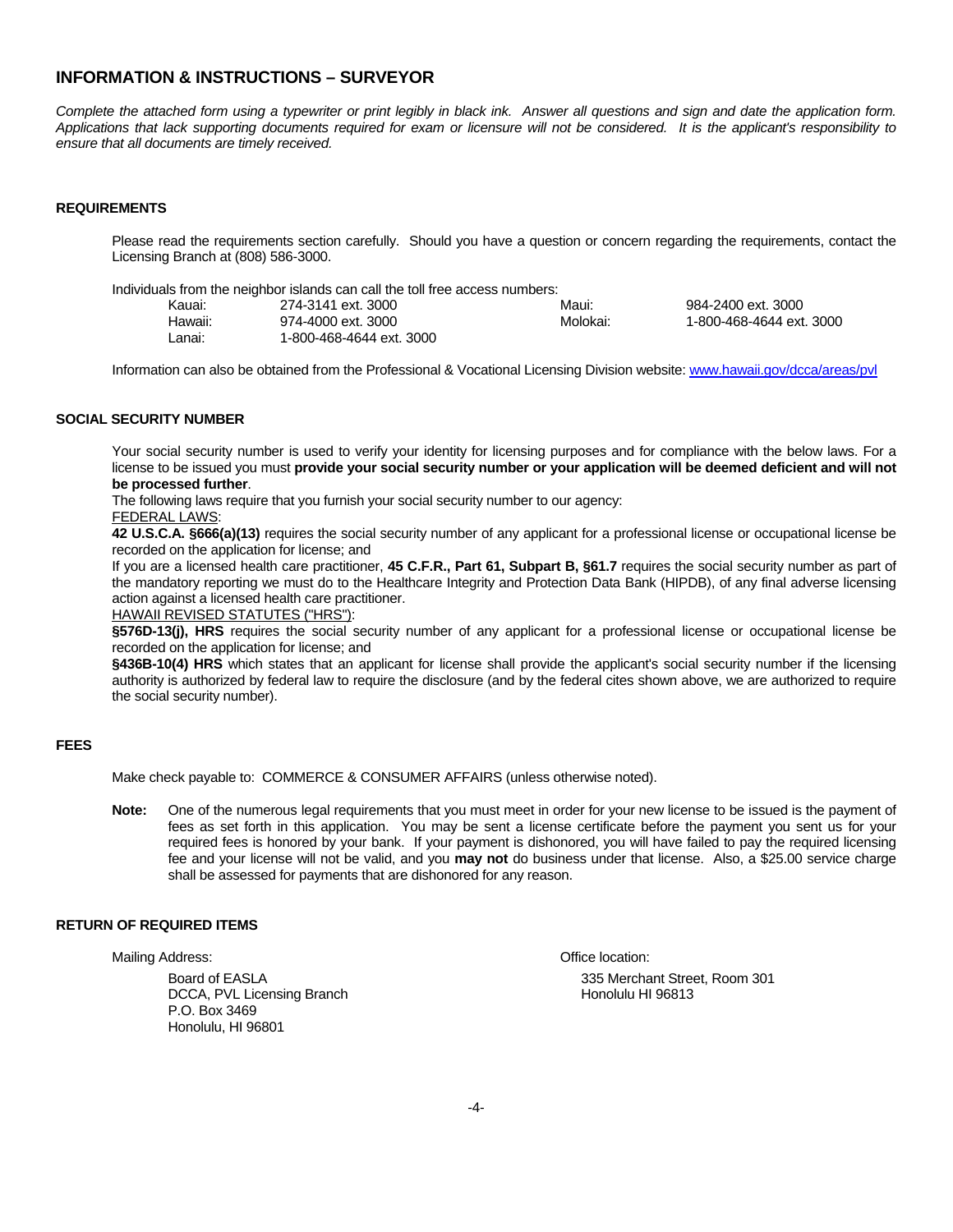#### **RELEASE OF INFORMATION**

If an agency or individual is assisting you with the licensure process, we will not be able to release any information to them unless you provide us with authorization. If you wish to do so, please complete the portion on **Release of Information to Third Party**, sign and date it.

#### **RESPONSE**

You will receive a deficiency notice or an approval notice upon receipt of all required documents and review of your application.

If for any reason you are denied the registration or license you are applying for, you may be entitled to a hearing as provided by the Hawaii Administrative Rules, Title 16, Chapter 201, and/or Chapter 91, Hawaii Revised Statutes. Your written request for a hearing should be directed to the agency that issues your registration or license and must be received within 60 days of the date that your application for registration or license has been denied.

### **ABANDONMENT**

Pursuant to HRS §436B-9 your application shall be considered abandoned and shall be destroyed if you fail to provide evidence of continued efforts to complete the licensing process for two consecutive years. The failure to provide evidence of continued efforts includes but is not limited to: (1) failure to submit any required information and documents requested by the licensing authority within two consecutive years from the last date the documents and information were requested, or (2) failure to complete any additional requirements for licensure that remain after approval of your application, such as attempting to complete an exam requirement, within two consecutive years from the date your application was approved, or (3) failure to provide the licensing authority with any written communication during two consecutive years indicating that you are attempting to complete the licensing process. If an application is deemed abandoned the applicant shall be required to reapply for licensure and comply with the licensing requirements in effect at the time of the reapplication.

#### **LAWS & RULES PUBLICATIONS**

You must certify to reading, understanding, and agreeing to comply with the Hawaii Revised Statutes and Hawaii Administrative Rules governing this license area. Please see below for the chapter numbers of the applicable Hawaii Revised Statutes and Hawaii Administrative Rules. To obtain a copy of the statutes and rules, send a written request to: Board of EASLA, Commerce & Consumer Affairs, P.O. Box 3469, Honolulu, Hawaii 96801. In addition, you may download the statutes and rules from the following site: www.hawaii.gov/dcca/areas/pvl. Look under "Engineer, Architect, Surveyor & Landscape Architect".

For Surveyors, you should be familiar with Chapter 464, Chapter 115, and Chapter 436B.

#### **LICENSURE & RENEWAL**

After all requirements are fulfilled, license fees will be due. Notification of amounts will be sent to you at the appropriate time.

For Surveyors, all licenses (regardless of issuance date) will expire on **April 30 of each EVEN-NUMBERED year** and are subject to renewal by the license expiration date. Renewals received after the license expiration date are subject to late renewal fees and may be restored up to 2 years. After 2 years, a new application for licensure is required.

#### **CHANGE OF ADDRESS**

Whenever you have a change of address, please report it to the department in writing so that your records can be updated.

This material can be made available for individuals with special needs. Please call the Licensing Branch Manager at (808) 586-3000 to submit your request.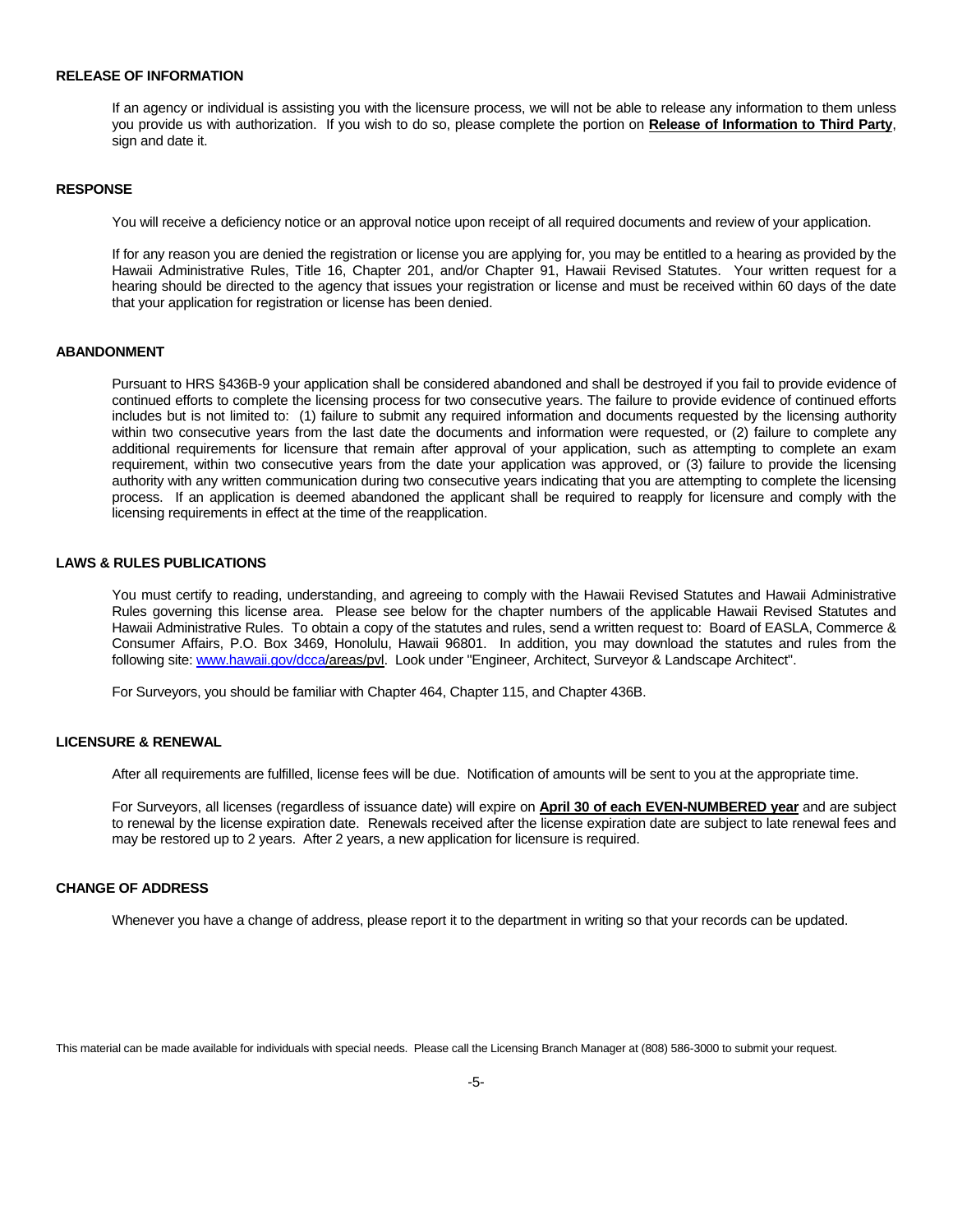| <b>APPLICATION FOR LICENSURE - LAND SURVEYOR</b><br>State of Hawaii Board of Engineers, Architects, Land Surveyors & Landscape<br><b>Architects</b> |                   |                                                                                                                                                                                                                                                |                                                                      |                                           |    |           | Approved: FS _______ PS ______ STATE _________<br>$FS$ $PS$ $PS$ $STATE$<br>Passed: |                                  |  |                  |           |
|-----------------------------------------------------------------------------------------------------------------------------------------------------|-------------------|------------------------------------------------------------------------------------------------------------------------------------------------------------------------------------------------------------------------------------------------|----------------------------------------------------------------------|-------------------------------------------|----|-----------|-------------------------------------------------------------------------------------|----------------------------------|--|------------------|-----------|
| Place a checkmark next to your pathway to licensure and circle your education level:                                                                |                   |                                                                                                                                                                                                                                                |                                                                      |                                           |    |           | License No:                                                                         |                                  |  | Date Licensed    |           |
| #1 Via Endorsement                                                                                                                                  |                   |                                                                                                                                                                                                                                                |                                                                      |                                           |    |           |                                                                                     | LS-                              |  |                  |           |
|                                                                                                                                                     |                   | Licensed in <b>Example 20</b> Second in the second second in the second second second second second second second second second second second second second second second second second second second second second second second s<br>(State) |                                                                      | License No. _____________________         |    |           |                                                                                     |                                  |  |                  |           |
|                                                                                                                                                     |                   | Education Level: 1 2 3 4 Years of Experience:                                                                                                                                                                                                  |                                                                      |                                           |    |           |                                                                                     |                                  |  |                  |           |
|                                                                                                                                                     | а.                | with NCEES exam<br>Passed FS exam in                                                                                                                                                                                                           |                                                                      |                                           |    |           |                                                                                     |                                  |  |                  |           |
|                                                                                                                                                     |                   |                                                                                                                                                                                                                                                | (State)                                                              | $\overline{(\text{Date})}$                |    | BOARD USE |                                                                                     |                                  |  |                  |           |
|                                                                                                                                                     |                   | Passed PS exam in                                                                                                                                                                                                                              | $\frac{\ }{\ }$ on $\frac{\ }{\ }$ (State) on $\frac{\ }{\ }$ (Date) | (Date)                                    |    |           |                                                                                     |                                  |  |                  |           |
|                                                                                                                                                     | b.                | without NCEES exam                                                                                                                                                                                                                             |                                                                      |                                           |    |           |                                                                                     |                                  |  |                  |           |
| #2                                                                                                                                                  |                   | Via NCEES exams                                                                                                                                                                                                                                |                                                                      |                                           |    |           |                                                                                     |                                  |  |                  |           |
|                                                                                                                                                     |                   | Application for FS exam<br>• Education Level: 1 2 3 4 5                                                                                                                                                                                        |                                                                      |                                           |    |           |                                                                                     |                                  |  |                  |           |
|                                                                                                                                                     |                   | Application for PS exam                                                                                                                                                                                                                        |                                                                      |                                           |    |           |                                                                                     |                                  |  |                  |           |
|                                                                                                                                                     |                   | • Education Level: 1 2 3 4                                                                                                                                                                                                                     | Years of Experience: _______________                                 |                                           |    |           |                                                                                     |                                  |  |                  |           |
|                                                                                                                                                     |                   | Application for FS and PS exam<br>• Education Level: 1 2 3 4                                                                                                                                                                                   |                                                                      |                                           |    |           |                                                                                     |                                  |  |                  |           |
|                                                                                                                                                     |                   |                                                                                                                                                                                                                                                |                                                                      | Years of Experience: Years of Experience: |    |           |                                                                                     |                                  |  |                  |           |
|                                                                                                                                                     |                   | Legal Name (First-Middle)                                                                                                                                                                                                                      | (LAST)                                                               |                                           |    |           | Social Security No.                                                                 |                                  |  | Phone No. (days) |           |
|                                                                                                                                                     |                   | Residence Address (Include Apt. No., City, State & Zip Code)                                                                                                                                                                                   |                                                                      |                                           |    |           |                                                                                     | Indicate exam date applying for: |  |                  |           |
|                                                                                                                                                     |                   |                                                                                                                                                                                                                                                |                                                                      |                                           |    |           | $FS$ PS PS PS<br>STATE                                                              |                                  |  |                  |           |
|                                                                                                                                                     |                   |                                                                                                                                                                                                                                                |                                                                      |                                           |    |           | Employer's Name, Address & Phone No.                                                |                                  |  |                  |           |
|                                                                                                                                                     |                   | Mailing Address (ONLY if different from above)                                                                                                                                                                                                 |                                                                      |                                           |    |           |                                                                                     |                                  |  |                  |           |
|                                                                                                                                                     |                   |                                                                                                                                                                                                                                                |                                                                      |                                           |    |           |                                                                                     |                                  |  |                  |           |
|                                                                                                                                                     | Other Names used: |                                                                                                                                                                                                                                                |                                                                      |                                           |    |           |                                                                                     |                                  |  |                  |           |
|                                                                                                                                                     |                   |                                                                                                                                                                                                                                                |                                                                      |                                           |    |           |                                                                                     |                                  |  |                  |           |
|                                                                                                                                                     |                   | Circle answers and provide detailed explanation and supporting documents if applicable.                                                                                                                                                        |                                                                      |                                           |    |           |                                                                                     |                                  |  |                  |           |
|                                                                                                                                                     |                   |                                                                                                                                                                                                                                                |                                                                      |                                           |    |           |                                                                                     |                                  |  | YES              | NO.       |
|                                                                                                                                                     |                   |                                                                                                                                                                                                                                                |                                                                      |                                           |    |           |                                                                                     |                                  |  |                  | NO.       |
|                                                                                                                                                     |                   |                                                                                                                                                                                                                                                |                                                                      |                                           |    |           |                                                                                     |                                  |  |                  | NO.       |
|                                                                                                                                                     |                   |                                                                                                                                                                                                                                                |                                                                      |                                           |    |           |                                                                                     |                                  |  |                  |           |
| (4)                                                                                                                                                 |                   |                                                                                                                                                                                                                                                |                                                                      |                                           |    |           |                                                                                     |                                  |  |                  | NO.       |
| (5)                                                                                                                                                 |                   |                                                                                                                                                                                                                                                |                                                                      |                                           |    |           |                                                                                     |                                  |  |                  | NO        |
| (6)                                                                                                                                                 |                   |                                                                                                                                                                                                                                                |                                                                      |                                           |    |           |                                                                                     |                                  |  |                  | <b>NO</b> |
|                                                                                                                                                     |                   | EXPLAIN "YES" RESPONSES, PROVIDING DATES, PLACES, AND TYPE OF CONVICTION OR DISCIPLINARY ACTION ON A                                                                                                                                           |                                                                      |                                           |    |           |                                                                                     |                                  |  |                  |           |
|                                                                                                                                                     |                   | SEPARATE SHEET AND SUBMIT PERTINENT DOCUMENTATION FROM THE COURTS OR LICENSING AUTHORITY.<br>Attach pertinent documentation if applicable.                                                                                                     |                                                                      |                                           |    |           |                                                                                     |                                  |  |                  |           |
|                                                                                                                                                     |                   |                                                                                                                                                                                                                                                |                                                                      | Dates (Mo/Yr)                             |    | Date      |                                                                                     | <b>Degree</b>                    |  |                  |           |
|                                                                                                                                                     |                   | <b>Name &amp; Location of School</b>                                                                                                                                                                                                           |                                                                      | <b>From</b>                               | To | Graduated |                                                                                     | <b>Received</b>                  |  | Major            |           |
|                                                                                                                                                     | EDUCATION         | <b>Engineering College/University</b>                                                                                                                                                                                                          |                                                                      |                                           |    |           |                                                                                     |                                  |  |                  |           |
|                                                                                                                                                     |                   |                                                                                                                                                                                                                                                |                                                                      |                                           |    |           |                                                                                     |                                  |  |                  |           |
|                                                                                                                                                     |                   | Other College/University                                                                                                                                                                                                                       |                                                                      |                                           |    |           |                                                                                     |                                  |  |                  |           |
|                                                                                                                                                     |                   |                                                                                                                                                                                                                                                |                                                                      |                                           |    |           |                                                                                     |                                  |  |                  |           |

# **(CONTINUED ON BACK – SIGNATURE REQUIRED ON PAGE 2)**

ri

|              | Apr<br> | 244 | \$75<br>\$80 |                     | 470<br>-247 | \$50<br>\$35/70 |
|--------------|---------|-----|--------------|---------------------|-------------|-----------------|
| EAS-03 0807R |         |     |              | Service Charge  BCF | \$25        |                 |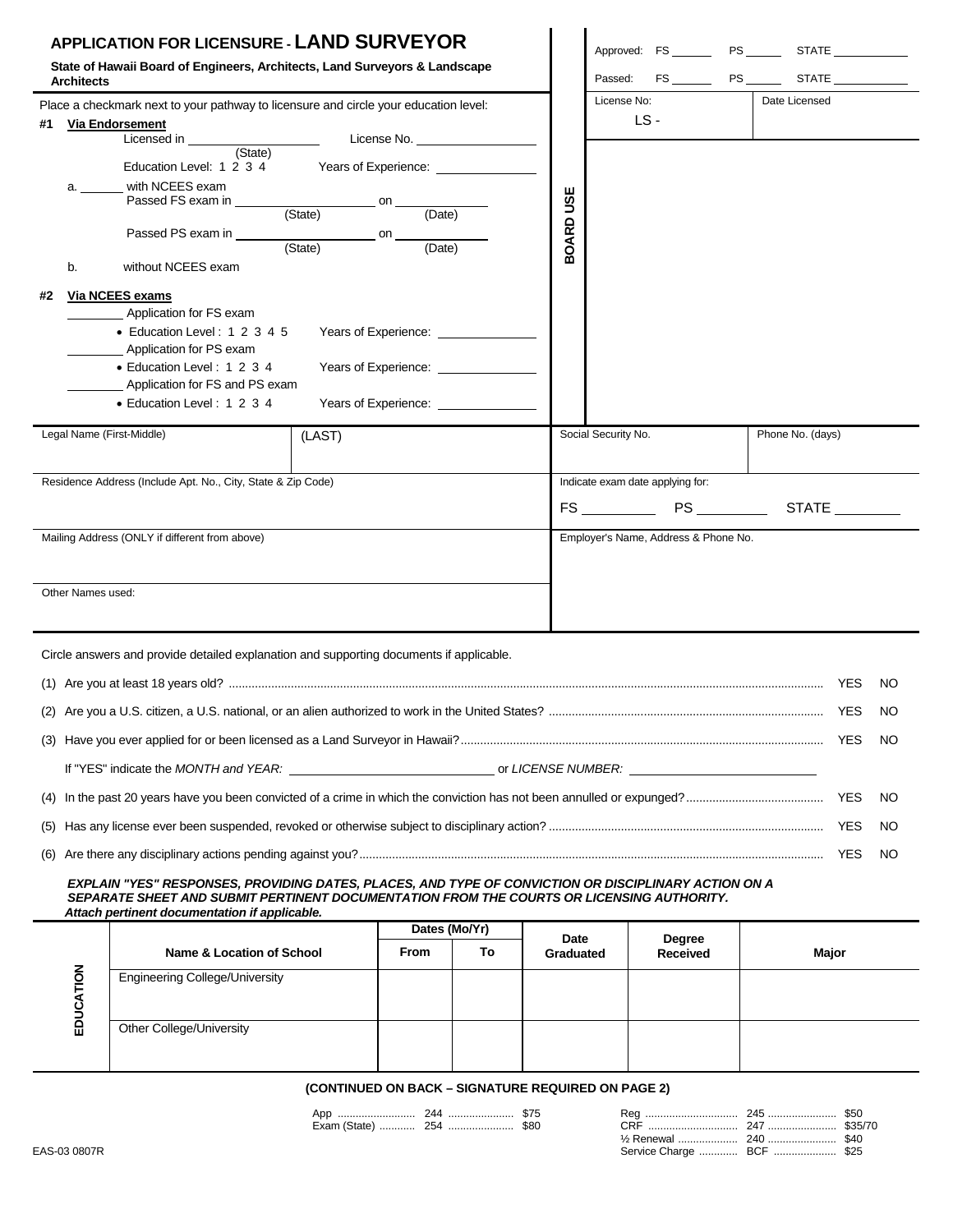**EXPERIENCE RECORD** (You may attach additional sheets provided that the information is in this format)

|                             | DATES (mo/yr)<br>TIME (yrs & mos) |    |                             | TITLE OF POSITION, NAME OF EMPLOYER &<br>CHARACTER OF EACH EMPLOYMENT. Designate<br>each employment or change in position by a separate                                                                                                                                                                                      | <b>YOUR SUPERVISOR</b>             |                                |  |  |
|-----------------------------|-----------------------------------|----|-----------------------------|------------------------------------------------------------------------------------------------------------------------------------------------------------------------------------------------------------------------------------------------------------------------------------------------------------------------------|------------------------------------|--------------------------------|--|--|
| ENGAGEMENT<br><b>NUMBER</b> | <b>FROM</b>                       | TO | <b>TOTAL</b><br><b>TIME</b> | letter and a ruled line extending across page. Include<br>magnitude & complexity of work on which engaged,<br>your duties & degree of responsibility. Have in mind<br>that the Examining Committee is more interested in<br>your specific duties rather than the number of persons<br>employed or over-all cost of projects. | <b>NAME</b><br>&<br><b>ADDRESS</b> | Surveyors?<br>Licensed<br>Land |  |  |
|                             |                                   |    |                             |                                                                                                                                                                                                                                                                                                                              |                                    |                                |  |  |
|                             |                                   |    |                             |                                                                                                                                                                                                                                                                                                                              |                                    |                                |  |  |
|                             |                                   |    |                             |                                                                                                                                                                                                                                                                                                                              |                                    |                                |  |  |
|                             |                                   |    |                             |                                                                                                                                                                                                                                                                                                                              |                                    |                                |  |  |
|                             |                                   |    |                             |                                                                                                                                                                                                                                                                                                                              |                                    |                                |  |  |
|                             |                                   |    |                             |                                                                                                                                                                                                                                                                                                                              |                                    |                                |  |  |
|                             |                                   |    |                             |                                                                                                                                                                                                                                                                                                                              |                                    |                                |  |  |
|                             |                                   |    |                             | <b>SUMMARY (By Applicant)</b><br><b>TOTAL EXPERIENCE</b>                                                                                                                                                                                                                                                                     |                                    |                                |  |  |
|                             |                                   |    |                             | <b>SUMMARY (By Board)</b>                                                                                                                                                                                                                                                                                                    |                                    |                                |  |  |

#### **AFFIDAVIT OF APPLICANT:**

I certify that the statements, answers and representations made in this application and documents attached are true and correct. I understand that any misrepresentation is grounds for refusal or subsequent revocation of my license and is a misdemeanor (Section 710-1017, Section 436B-19, and Section 464-10, Hawaii Revised Statutes). I further certify that I have read, understand and agree to comply with the provisions of Hawaii Revised Statutes, Chapter 464 and Hawaii Administrative Rules, Chapter 115.

| Date | Signature of Applicant |
|------|------------------------|
|------|------------------------|

#### **Release of Information to Third Party:**

To assist me in the licensing process, I authorize the Board and staff to release any and all information regarding my application (including but not limited to, application status) to:

Print Name of Individual who is assisting you:

Signature of Applicant Date

This material can be made available for individuals with special needs. Please call the Licensing Branch Manager at (808) 586-3000 to submit your request.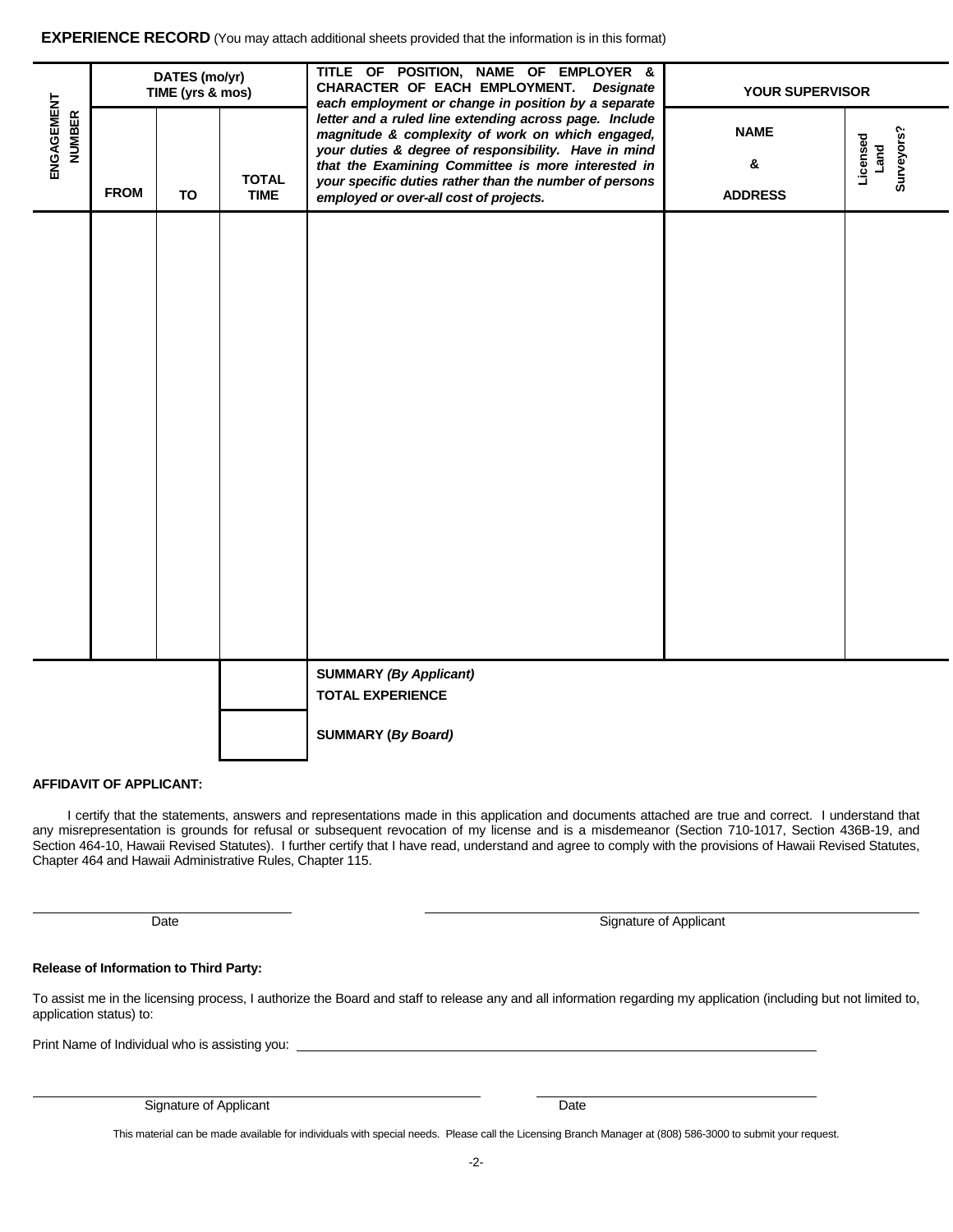# **VERIFICATION OF SUPERVISION - LAND SURVEYOR**

The applicant named below has applied for licensure by examination or endorsement with the Board of Professional Engineers, Architects, Surveyors and Landscape Architects. The Board rules require that an applicant for licensure must have worked for a specified number of years under the supervision of licensed land surveyor(s). To verify this period of supervision, this form shall be completed by the applicant's supervisor and mailed to: **Board of Professional Engineers, Architects, Surveyors and Landscape Architects, P.O. Box 3469, Honolulu, Hawaii 96801.** 

| Name of Applicant:                                                                                      | Name of Supervisor:    |                                |  |  |  |
|---------------------------------------------------------------------------------------------------------|------------------------|--------------------------------|--|--|--|
| Name of Employer:                                                                                       | Address of Supervisor: |                                |  |  |  |
| 1.                                                                                                      |                        | Total Yrs _______ Mos _______. |  |  |  |
| During the time indicated above, I was licensed as a Land Surveyor:<br>2.                               |                        |                                |  |  |  |
|                                                                                                         |                        |                                |  |  |  |
| 3. What was the scope of your supervision?                                                              |                        |                                |  |  |  |
| Please describe specific assignments given to applicant on projects while under your supervision:<br>4. |                        |                                |  |  |  |
| Other comments regarding the applicant:<br>5.                                                           |                        |                                |  |  |  |

I hereby certify that the statements and answers contained in this verification regarding the person named as applicant are true and correct to the best of my knowledge; and the statements given regarding myself are true and correct.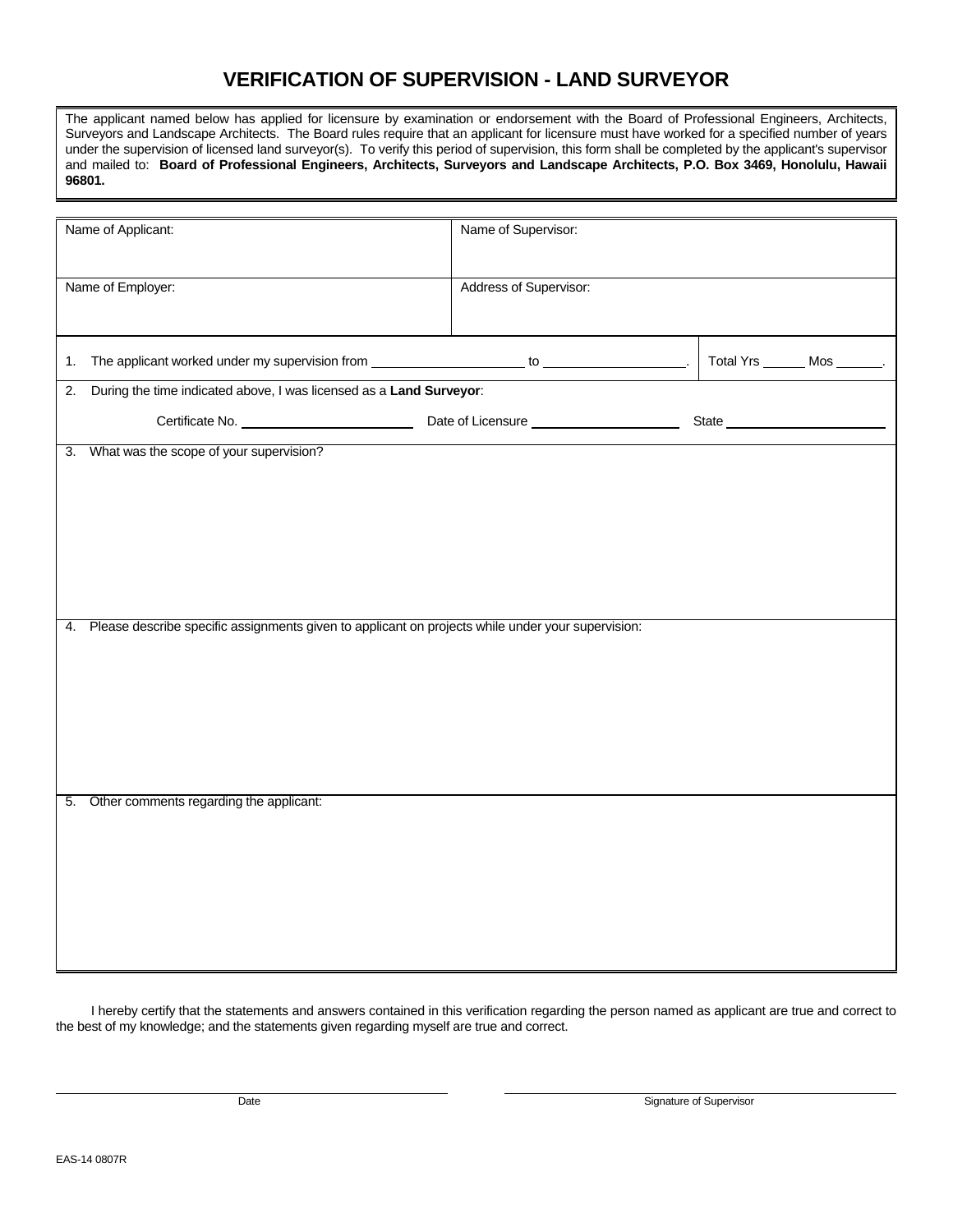# **VERIFICATION OF EXPERIENCE IN RESPONSIBLE CHARGE – LAND SURVEYOR**

**State of Hawaii, Board of Engineers, Architects, Surveyors & Landscape Architects**

Access this form via website at: **www.hawaii.gov/dcca/areas/pvl** 

The applicant named below has applied for licensure by endorsement with the Board of Professional Engineers, Architects, Surveyors and Landscape Architects. The Board rules allow an applicant to waive the examination or qualify for licensure on the basis of experience in responsible charge. To verify this period of experience, this form shall be completed by a licensed surveyor and mailed to: **Board of Professional Engineers, Architects, Surveyors and Landscape Architects, P.O. Box 3469, Honolulu, Hawaii 96801.** 

| <b>NAME OF APPLICANT:</b> |    | NAME OF LICENSED SURVEYOR VERIFIER: |  |  |  |  |
|---------------------------|----|-------------------------------------|--|--|--|--|
| <b>FROM</b>               | TO | DESCRIPTION OF LAND SURVEYING WORK  |  |  |  |  |
|                           |    |                                     |  |  |  |  |
|                           |    |                                     |  |  |  |  |
|                           |    |                                     |  |  |  |  |
|                           |    |                                     |  |  |  |  |
|                           |    |                                     |  |  |  |  |
|                           |    |                                     |  |  |  |  |
|                           |    |                                     |  |  |  |  |
|                           |    |                                     |  |  |  |  |
|                           |    |                                     |  |  |  |  |
|                           |    |                                     |  |  |  |  |
|                           |    |                                     |  |  |  |  |
|                           |    |                                     |  |  |  |  |
|                           |    |                                     |  |  |  |  |
|                           |    |                                     |  |  |  |  |

I hereby certify that I have knowledge of the applicant's land surveying experience as stated above in which the applicant was in responsible charge of the land surveying work.

| Date | Signature of Licensed Land Surveyor Verifier |                                                                            |
|------|----------------------------------------------|----------------------------------------------------------------------------|
|      | <b>Print Name</b>                            | the control of the control of the control of the control of the control of |
|      | Address                                      |                                                                            |
|      | Phone                                        |                                                                            |
|      | License No.                                  | State of<br>Licensure:                                                     |